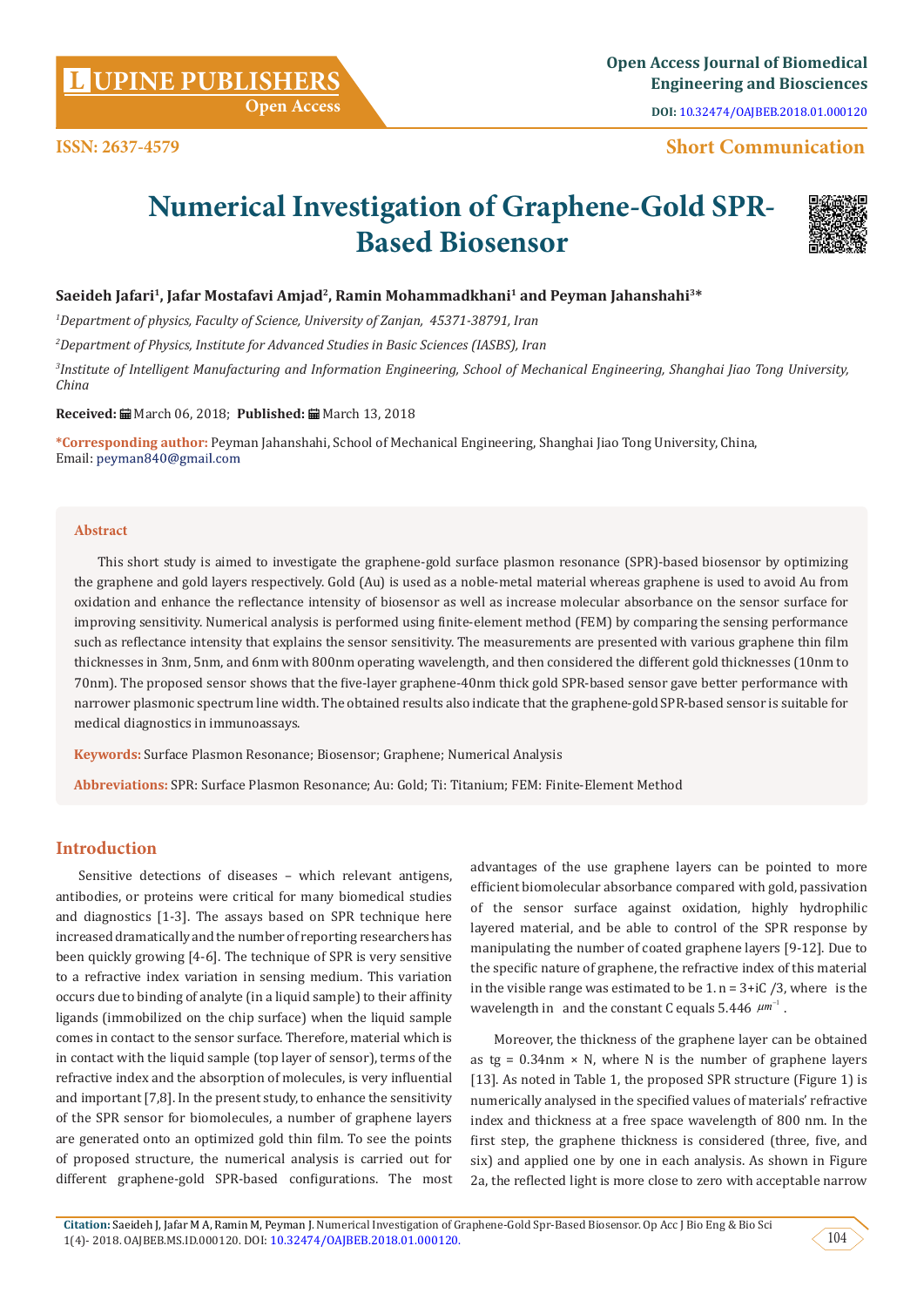line width at five-layer graphene. Therefore, it is fixed the graphene layers and continued the study for finding an optimized thickness of gold. For this purpose, the gold thickness is swept from 10nm to 70nm in the presence of five layers of graphene. Figure 2b clearly shows the reflection is best resulted in 40nm gold thickness, whether in excellent subsidence and narrowing of its width.





**Figure 2:** Reflectance against incident angle of 50 to 70 degree (a) with different graphene layers (gold thickness 40nm) and (b) with different gold layers (5 layers graphene), at 800nm.

**Table 1:** The values of materials refractive index and thickness at a free space wavelength of 800 nm.

| <b>Material</b>  | <b>Refractive Index (RI)</b> | Thickness (nm)                        |
|------------------|------------------------------|---------------------------------------|
| Microchannel rim | 1.52                         | 1000                                  |
| Analyte          | 1.329                        | 1250                                  |
| Ligand           | 1.333                        | 100                                   |
| Graphene         | $3 + i(5.446$ [µm-1]/3]<br>λ | $0.34 \times N$ (N=3, 5,<br>and $6$ ) |
| Gold             | $0.16 + i4.84$               | $10 - 70$                             |
| Titanium         | $3.14 + i4.01$               | $\mathcal{L}$                         |
| Prism            | 1.51                         | 1000                                  |

## **Conclusion**

Performance of graphene and gold thin film thicknesses in our proposed configuration has been numerically investigated. It was found that the optimal number of graphene layer (fivelayer) based on the reflectance intensity which is proportional to sensor performance enhancement. For better functionality of our structure, the thickness of gold layer was investigated as well and best chosen in value of 40nm. Since the graphene acts as the biorecognition element so the proposed graphene-gold SPR-based biosensor provides a promising potential for using in medical rapid diagnostic approaches and intelligent biomedical manufacturing systems.

## **Acknowledgement**

This work has been supported by National Science Foundation of China (No. 51435009).

#### **References**

- 1. [P Jahanshahi, Q Wei, Z Jie, M Ghomeishi, SD Sekaran, et al. \(2017\) Kinetic](https://www.ncbi.nlm.nih.gov/pubmed/27533620) [analysis of IgM monoclonal antibodies for determination of dengue](https://www.ncbi.nlm.nih.gov/pubmed/27533620) [sample concentration using SPR technique Bioengineered 8\(3\): 239-](https://www.ncbi.nlm.nih.gov/pubmed/27533620) [247.](https://www.ncbi.nlm.nih.gov/pubmed/27533620)
- 2. [P Jahanshahi, SD Sekaran, FRM Adikan \(2015\) Optical and analytical](https://www.ncbi.nlm.nih.gov/pubmed/25791696) [investigations on dengue virus rapid diagnostic test for IgM antibody](https://www.ncbi.nlm.nih.gov/pubmed/25791696) [detection. Medical & Biology Engineering & Computing 53\(8\): 1-9.](https://www.ncbi.nlm.nih.gov/pubmed/25791696)
- 3. [P Jahanshahi, E Zalnezhad, SD Sekaran, FRM Adikan \(2014\) Rapid](https://www.nature.com/articles/srep03851) [Immunoglobulin M-Based Dengue Diagnostic Test Using Surface](https://www.nature.com/articles/srep03851) [Plasmon Resonance Biosensor. Scientific Reports 4\(3851\).](https://www.nature.com/articles/srep03851)
- 4. [P Jahanshahi, A Parvizi, FR Mahamd Adikan \(2013\) Three-dimensional](https://www.osapublishing.org/abstract.cfm?uri=ecbo-2013-880109) [modeling of surface plasmon resonance based biosensor 8801: 880109.](https://www.osapublishing.org/abstract.cfm?uri=ecbo-2013-880109)
- 5. [KN Shushama, MM Rana, R Inum, MB Hossain \(2017\) Graphene](https://www.sciencedirect.com/science/article/abs/pii/S0030401816307830) [coated fiber optic surface plasmon resonance biosensor for the DNA](https://www.sciencedirect.com/science/article/abs/pii/S0030401816307830) [hybridization detection: Simulation analysis. Optics Communications](https://www.sciencedirect.com/science/article/abs/pii/S0030401816307830) [383: 186-190.](https://www.sciencedirect.com/science/article/abs/pii/S0030401816307830)
- 6. [K Patel, S Halevi, P Melman, J Schwartz, S Cai, et al. \(2017\) A Novel Surface](https://www.ncbi.nlm.nih.gov/pubmed/28783115) [Plasmon Resonance Biosensor for the Rapid Detection of Botulinum](https://www.ncbi.nlm.nih.gov/pubmed/28783115) [Neurotoxins. Biosensors 7\(3\): 32.](https://www.ncbi.nlm.nih.gov/pubmed/28783115)
- 7. [J Homola \(2008\) Surface Plasmon Resonance Sensors for Detection of](https://www.ncbi.nlm.nih.gov/pubmed/18229953) [Chemical and Biological Species. Chemical Reviews 108\(2\): 462-493.](https://www.ncbi.nlm.nih.gov/pubmed/18229953)
- 8. [I Abdulhalim, M Zourob, A Lakhtakia \(2008\) Surface Plasmon Resonance](https://www.researchgate.net/publication/235409831_Surface_Plasmon_Resonance_for_Biosensing_A_Mini-Review) [for Biosensing: A Mini-Review. Electromagnetics 28\(3\): 214-242.](https://www.researchgate.net/publication/235409831_Surface_Plasmon_Resonance_for_Biosensing_A_Mini-Review)

105